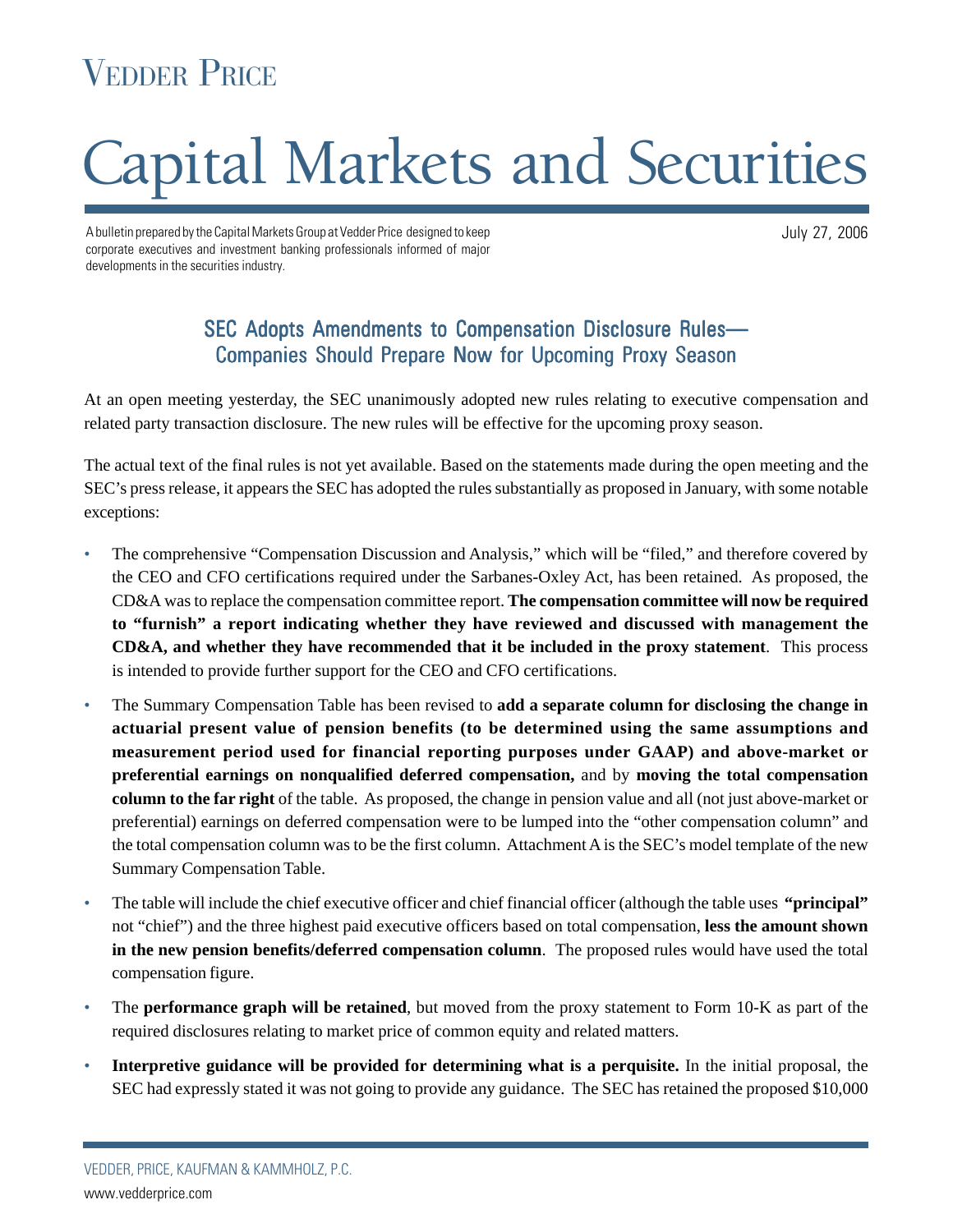aggregate threshold for reporting perquisites in the Other Compensation column in the Summary Compensation Table.

- The so-called "Katie Couric" provision, requiring a description by position, and reporting of the compensation of up to three employees whose total compensation exceeded the total compensation of anyone in the Summary Compensation Table will be **revised and reproposed**. The new proposal will **limit this disclosure to large accelerated filers** (generally companies with at least \$700 million of market capitalization) and **will exclude employees who have no responsibility for significant policy decisions**.
- In response to recent concerns regarding "backdating" and other practices relating to stock option grants, the rules will require **detailed narrative disclosure and discussion of the company's current plans, programs and practices surrounding stock option granting.**
- The requirement to prepare all disclosures in "plain English" has been retained.
- The changes to Form 8-K reporting of actions relating to executive compensation matters appear to have been adopted as proposed, and will take effect 60 days after the rules are published. Changes relating to related party transaction disclosure, including an increase in the reporting threshold to \$120,000 from \$60,000, also appear to have been adopted as proposed.

We plan to provide a more comprehensive assessment of the rules once they are published in final form. In the interim, we believe it is important for companies to begin pulling together the working group needed to gather the data and prepare the required disclosures. We look forward to assisting you with this important task. If you have any questions, please contact your Vedder Price attorney or any one of our attorneys in the firm's Capital Markets and Securities Group.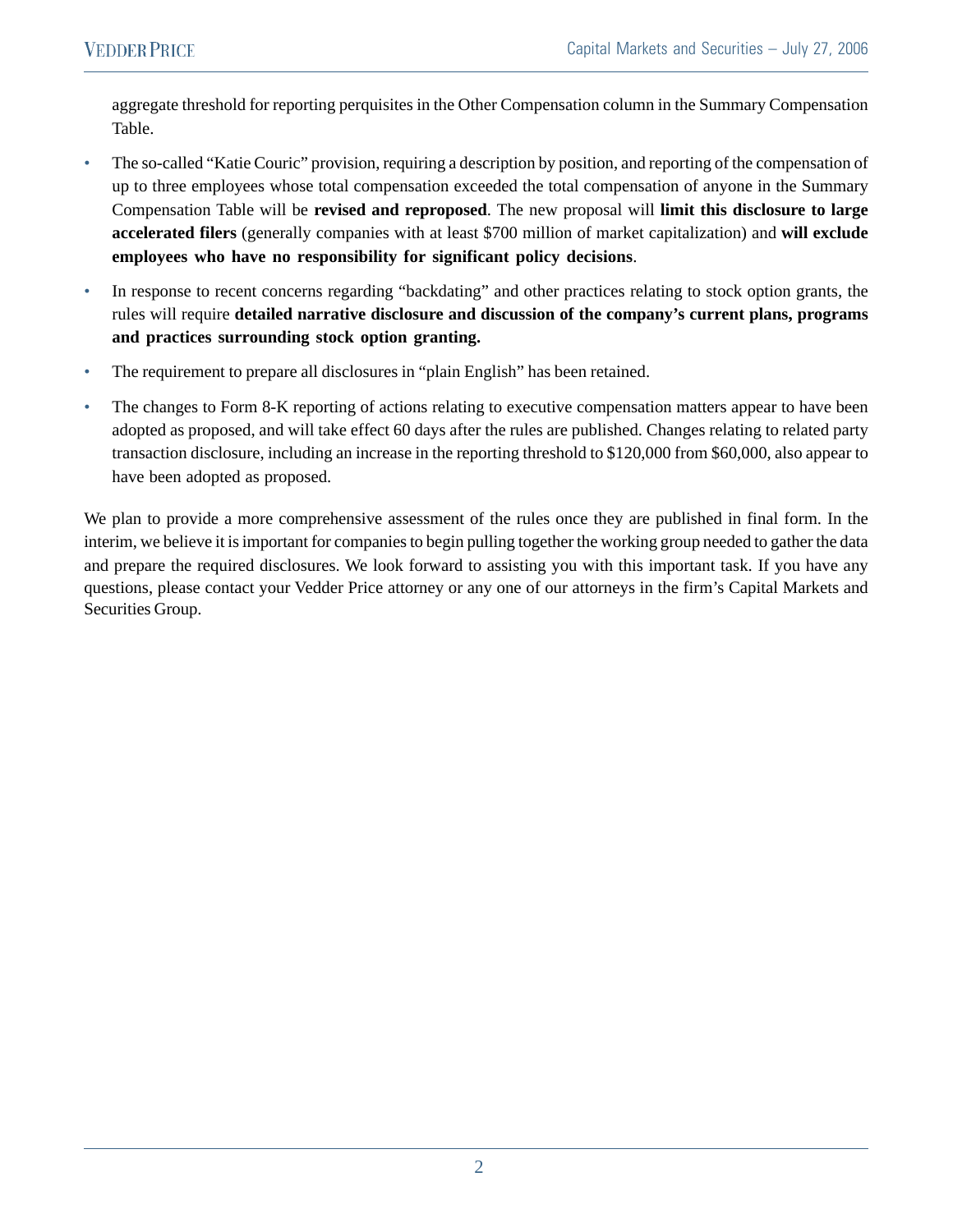# **ATTACHMENT A**

| Name<br>and<br>Principal<br>Position | Year | Salary<br>$($)$ | <b>Bonus</b><br>$($)$ | Stock<br>Awards<br>$($)$ | Option<br>Awards<br>$(\$)$ | Non-<br>Equity<br>Incentive<br>Plan<br>Compen-<br>sation<br>$($)$ | Change in<br>Pension<br>Value and<br>Nonquali-<br>fied<br>Deferred<br>Compensa-<br>tion<br>Earnings<br>$($)$ | All<br>Other<br>Compen-<br>sation<br>$($)$ | Total<br>$(s)$ |
|--------------------------------------|------|-----------------|-----------------------|--------------------------|----------------------------|-------------------------------------------------------------------|--------------------------------------------------------------------------------------------------------------|--------------------------------------------|----------------|
| (a)                                  | (b)  | (c)             | (d)                   | (e)                      | (f)                        | (g)                                                               | (h)                                                                                                          | (i)                                        | (i)            |
| $\overrightarrow{PEO}^1$             |      |                 |                       |                          |                            |                                                                   |                                                                                                              |                                            |                |
| $\overline{PFO^2}$                   |      |                 |                       |                          |                            |                                                                   |                                                                                                              |                                            |                |
| $\boldsymbol{\mathsf{A}}$            |      |                 |                       |                          |                            |                                                                   |                                                                                                              |                                            |                |
| $\, {\bf B}$                         |      |                 |                       |                          |                            |                                                                   |                                                                                                              |                                            |                |
| $\mathbf C$                          |      |                 |                       |                          |                            |                                                                   |                                                                                                              |                                            |                |

### SUMMARY COMPENSATION TABLE

 $\mathbf{1}$ 

 $\mathbf{2}$ 

<sup>&</sup>quot;PEO" refers to principal executive officer.

<sup>&</sup>quot;PFO" refers to principal financial officer.